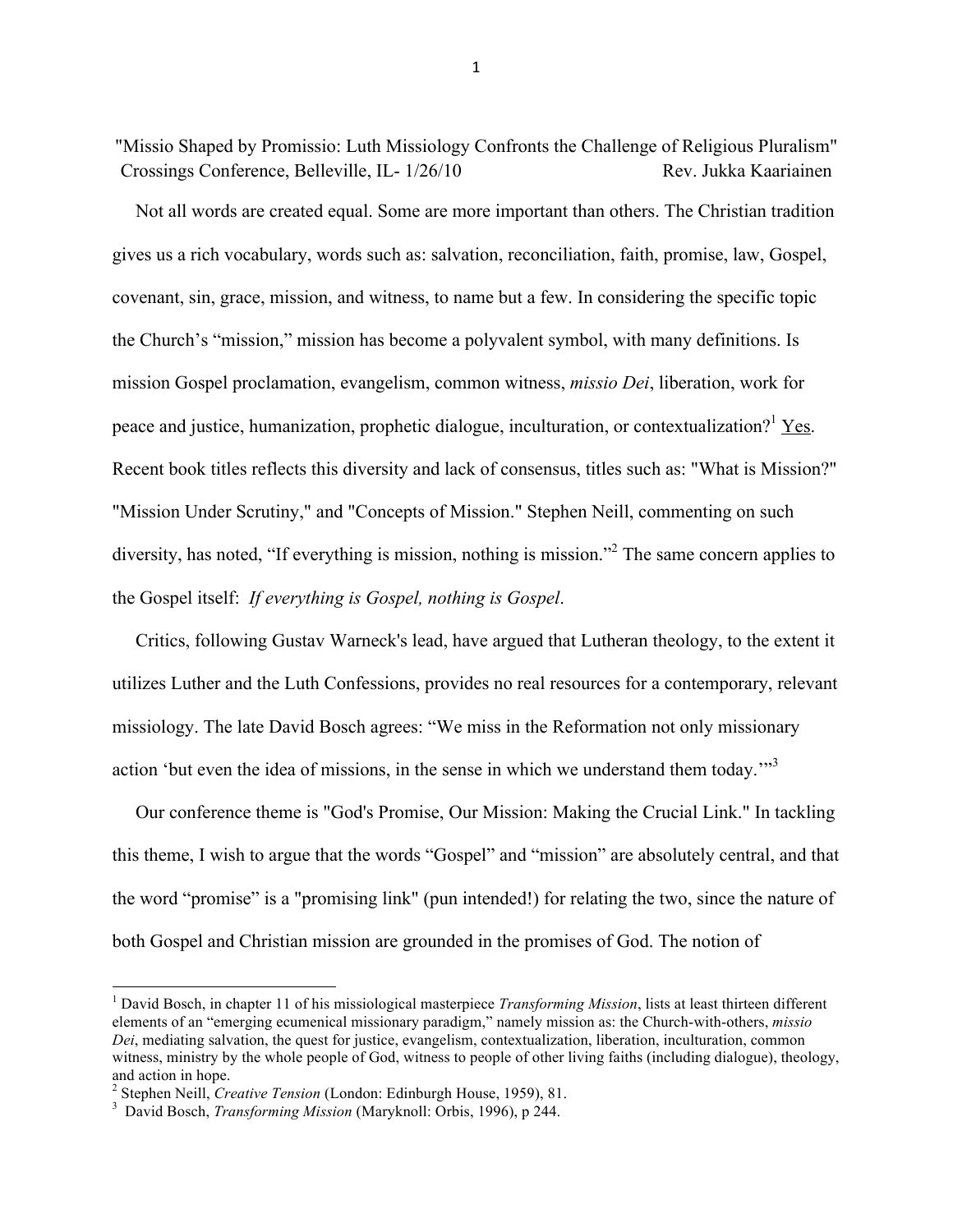"promise" not only holds faithfulness with the Christian tradition and relevant engagement in mission together, but it is able to do so precisely because it articulates the very essence of what *both* the Gospel *and* Christian mission are all about. While Lutheran theologians- Ingemar Oberg and Klaus Detlev Schulz, to name but two- have recently endeavored to write a Lutheran theology of mission, I humbly submit that their arguments fail to focus on and utilize the Gospel as promise and the Law-Gospel distinction as absolutely central. Therefore: my thoughts are meant both as a gentle, corrective nudge to fellow Lutherans, as well as a humble proposal to the wider ecumenical and mission crowd. Here's my argument in a nutshell: 1) For Luther and the Lutheran Confessions, the Gospel is a promise. 2) The nature of the Gospel should shape/ direct the nature of mission. 3) Therefore, promise should be a central category in defining and understanding mission. I will now try to unpack the implications of these claims, aiming at practical engagement and application to the situations you find yourselves in.

 For more than 50 years, mission theology has been defined by the category of *missio Dei*, the mission of God. Francis Oborji gives a basic definition of *missio Dei*: Mission is primarily God's activity, not the church's activity. God moves toward the world through the church, as an instrument of mission. The church's reason for existence *is* the *missio Dei*, not the other way around.4 While the phrase *missio Dei* has been widely accepted and used by virtually all mission theologians, its actual meaning and content is vigorously contested. Wilhelm Richebacher describes the current quagmire: "It seems that everyone reads into and out of this 'container definition' whatever he or she needs... Is such a term of any use at all, if it does not help us establish a clear single interpretation of the central concept? Should we give up this formula

""""""""""""""""""""""""""""""""""""""""""""""""""""""""""""

<sup>4</sup> Francis Oborji, *Concepts of Mission,* p. 135.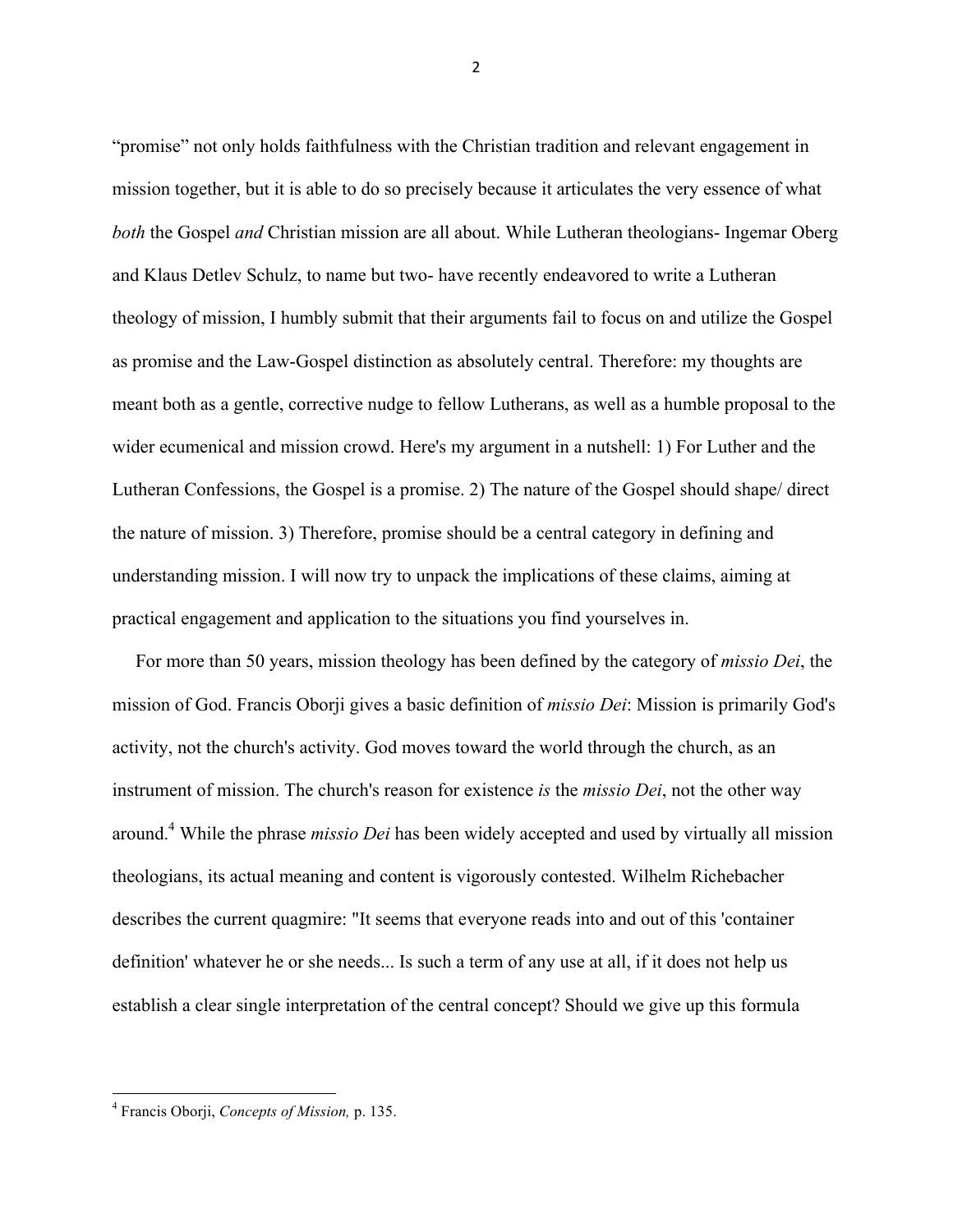altogether...?" 5 The title of his article bluntly asks: "*Missio Dei:* the Basis for Mission Theology, or a Wrong Path?" In concluding this introduction, I want to offer two very different definitions of *missio Dei* in order to draw a sharp contrast between the alternatives before us today. On the one hand, Stanley Samartha explains the task of mission in these terms:

In a pluralistic religious world Christians and their neighbors from other religious backgrounds are called to take part [together] in God's continuing mission to the world. Mission means continuing God's work through the Spirit to mend what is broken in the whole of creation, to overcome the destruction of humankind, and to heal the rift between God, nature, and humanity.

We'll return to Samartha's definition of the *missio Dei* later on as we examine one contemporary

Roman Catholic model of *missio Dei*, that of Jacques Dupuis. On the other hand, Klaus Detlev

Schulz describes *missio Dei* in these terms:

The *missio Dei* is the trinitarian redemptive and reconciling activity in history, motivated by God the Father's loving will for the entire world, grounded in the atoning work of Jesus Christ, and carried out by the Holy Spirit of Christ through the means of grace. God justifies [us] through the means of grace; delivers [us] from rebellion, sin, and death; subjects [us] under His kindly reign; and leads the redeemed community toward the final goal in history.<sup>6</sup>

The rest of my talk will unfold in five parts: 1) Missio Dei: one mission or two? 2) Lutheran

resources for doing mission, 3) a Lutheran theology of revelation, 4) a theology of the cross

utilizing the hiddenness of God, and 5) concluding hunches.

*I) Missio Dei: One Mission or Two?*

""""""""""""""""""""""""""""""""""""""""""""""""""""""""""""

While I believe *missio Dei* is indeed a helpful, category, the very "structure of Lutheranism"

(Werner Elert) would insist that this term requires nuancing: Does God have one or two missions

to the world? This question directs us to the nature of the Gospel as giving Christian mission a

<sup>5</sup> Wilhelm Richebacher, "*Missio Dei*: the Basis of Mission Theology or a Wrong Path?" International Review of Mission, Vol XCII, No. 367, 589. <sup>6</sup>

<sup>&</sup>lt;sup>6</sup> Klaus D. Schulz, *Mission from the Cross: the Lutheran Theology of Mission* (St Louis: Concordia, 2009), p. 97.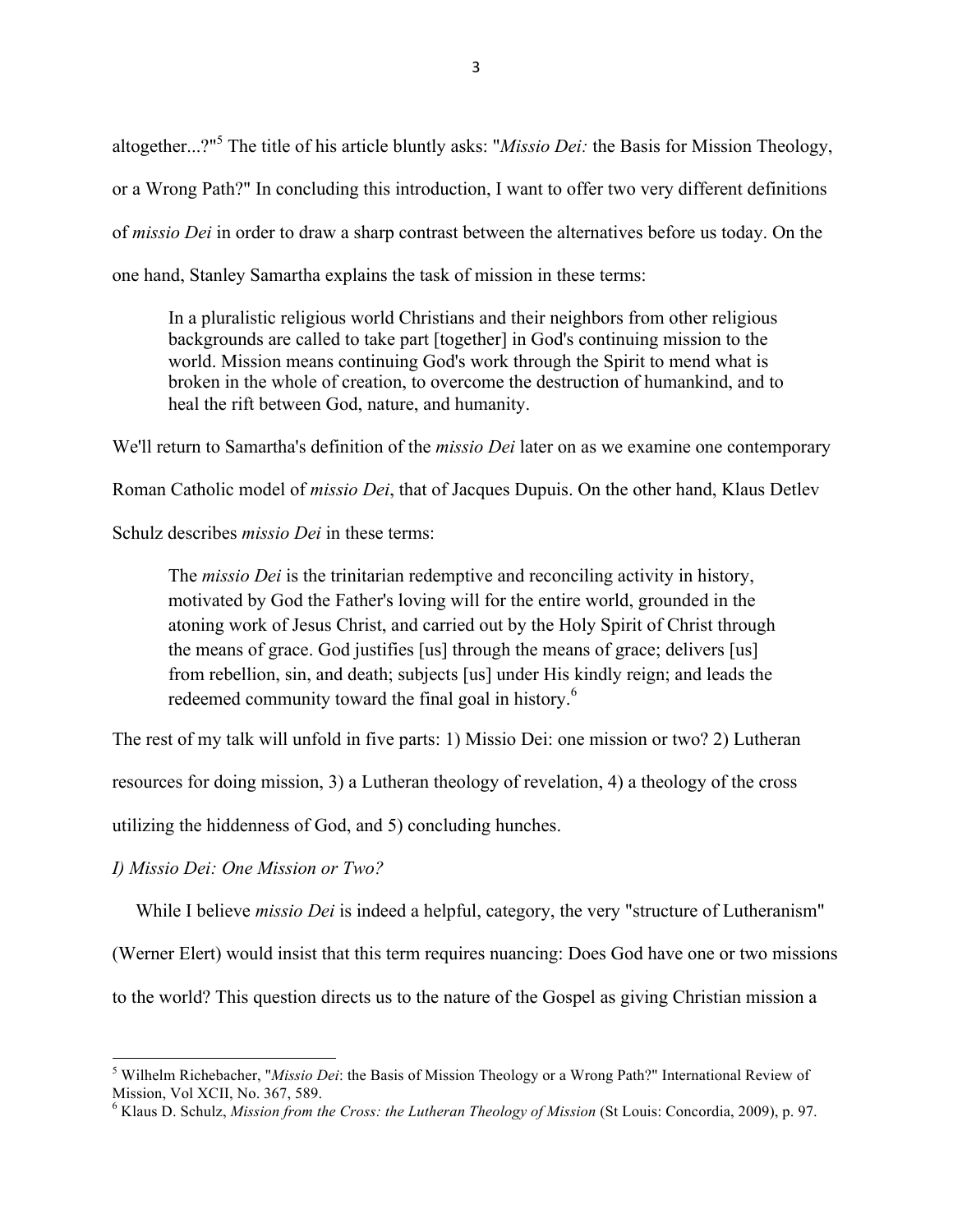distinctively dual or "duplex" shape (Ed Schroeder). God's mission always manifests itself in the dual form of law and Gospel, wrath and promise, judgment and mercy. Such is the Lutheran claim. In other words: *missio Dei* is shaped by *promissio Dei*, or *promissio* is the secret of *missio*. 7 The law-Gospel distinction, while articulating and safeguarding the Gospel as promise, is more relevant than ever, and serves as a 21st century GPS in constructing a missiology that gets us "from here to there." Most contemporary missiologies arising from the basis of *missio Dei*, whether employing a "nature-grace" hermeneutic (RC theology) or a "sin-grace" hermeneutic (traditional Reformed theology), end up talking about grace and the Gospel in such a way that it *seems* that God has only one word to say, a word of loving grace. Lutherans find this problematic as addressing only half of the story, half of revelation, half of what needs to be confessed, trusted, and proclaimed.

 Before we look at resources from Luther and the Confessions for constructing such a "duplex" missiology, I want to give you a taste of how differently a dual, law/ promise missiology and "univocal" missiologies approach some important missional topics. 1) In terms of *grace*: is grace primarily nature fulfilled, expressed as humanity's encounter with the God who reveals Himself as loving presence, or is grace the promise of mercy fulfilled on account of Christ, in contrast to the judgment against sin? 2) Is the *Holy Spirit's work* conceived of primarily as discovering "traces of grace and truth" in other traditions, or does the Spirit create both the conviction of sin and trust (faith) in the Gospel promise? 3) *Covenant theology*: do the various Biblical and extra-biblical covenants manifest the progressive unfolding of the one, universal covenant of grace, or is the distinction between covenants of law and the covenant of promise crucial for appreciating the "new covenant" in Christ? 4) The *mediation of Jesus Christ*:

""""""""""""""""""""""""""""""""""""""""""""""""""""""""""""

<sup>&</sup>lt;sup>7</sup> Robert Bertram, "Doing Theology in Relation to Mission," in The Promising Tradition: a Reader in Law-Gospel *Reconstructionist Theology* (St Louis: Concordia Seminary in Exile, 1974), pp. 419-441.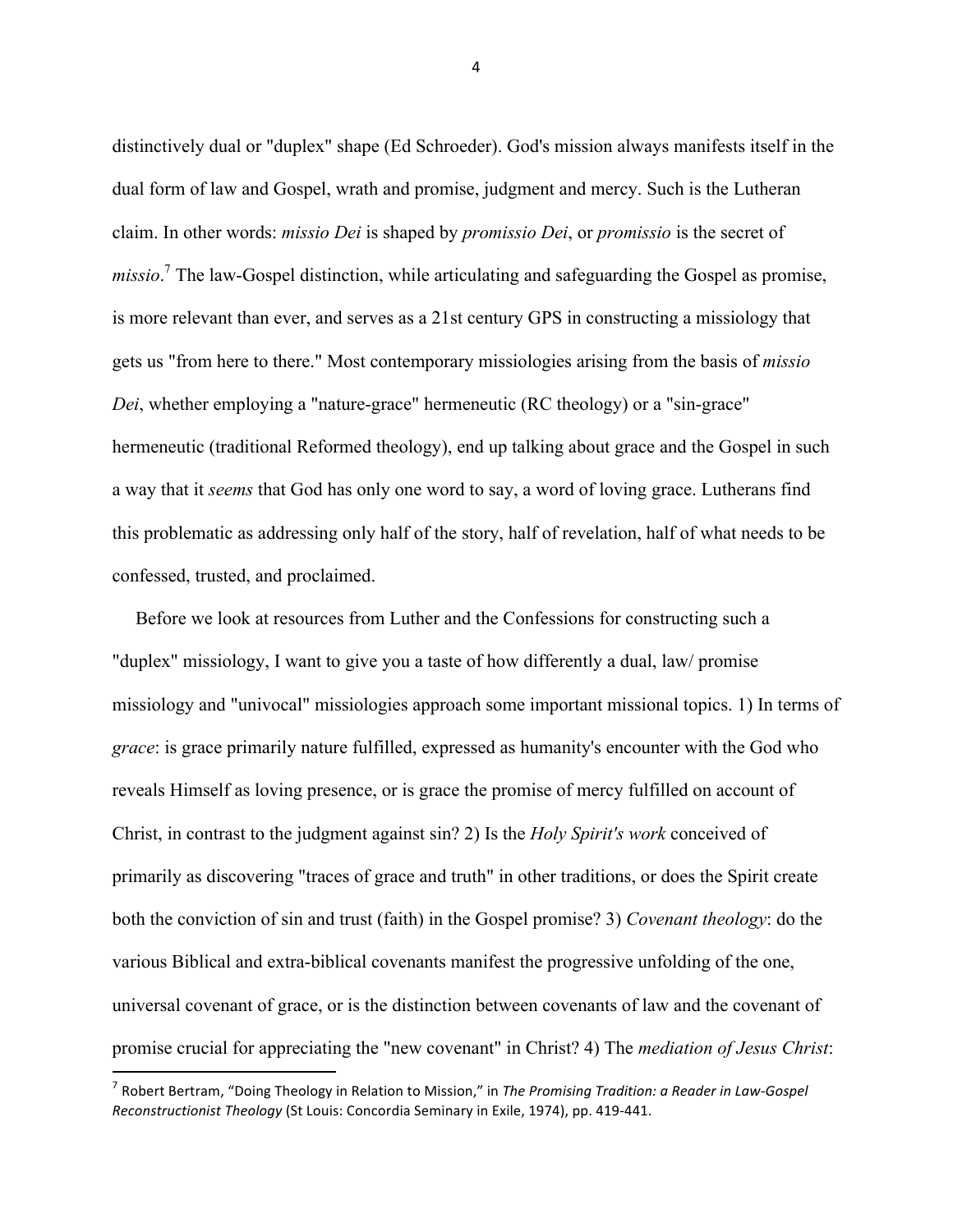is it to be understood in terms of an ontological mediation uniting human and divine natures, or is this mediation unique, differing from all other mediations by reconciling humanity to God through the forgiveness of sins? 5) *Reign of God*: is it "the dominion of God among human beings...reorienting human relations and organizing human society in accordance with God's intention<sup>18</sup>, or is it constituted by and centered on the forgiveness of sins and promise of mercy delivered by Christ? 6) *The Church's proclamation*: do we announce the loving grace of God already present to all, or do we invite and exhort people to be reconciled to God through Christ? As one can see from this sketch of six missional themes, the conviction of a dual mission of God, rooted in the Gospel as promise and expressed by the law-Gospel distinction, results in a distinctively alternative proposal within today's missiological landscape.

## *II) Lutheran Resources for Doing Mission*

The following three components, in my humble opinion, form the backbone and "DNA" of a Lutheran missiology: 1) the Gospel as promise; 2) the law-Gospel distinction; and 3) a theology of the cross utilizing the hiddenness of God. In other words: a Lutheran approach which seeks to be missiologically fruitful must seriously grapple with how best to interrelate three crucial themes: 1) divine judgment (as expressed in the law of God), 2) divine mercy (as expressed in the gospel of Christ), and 3) divine hiddenness (as expressed in a theology of the cross). I am indebted to Oswald Bayer for formulating this approach and, as far as I know, he is the only or first Lutheran theologian to do so. Whereas my Lutheran claim is that 1) the law accuses of sin and applies pressure, 2) the gospel promises comfort and freedom, and 3) God's hiddenness is terrifying, other proposals for mission not only largely overlook the theme of law and divine judgment, but also approach relating grace (Gospel) and divine hiddenness very differently,

""""""""""""""""""""""""""""""""""""""""""""""""""""""""""""

<sup>8</sup> Jacques Dupuis, *Christianity and the Religions*, p. 21.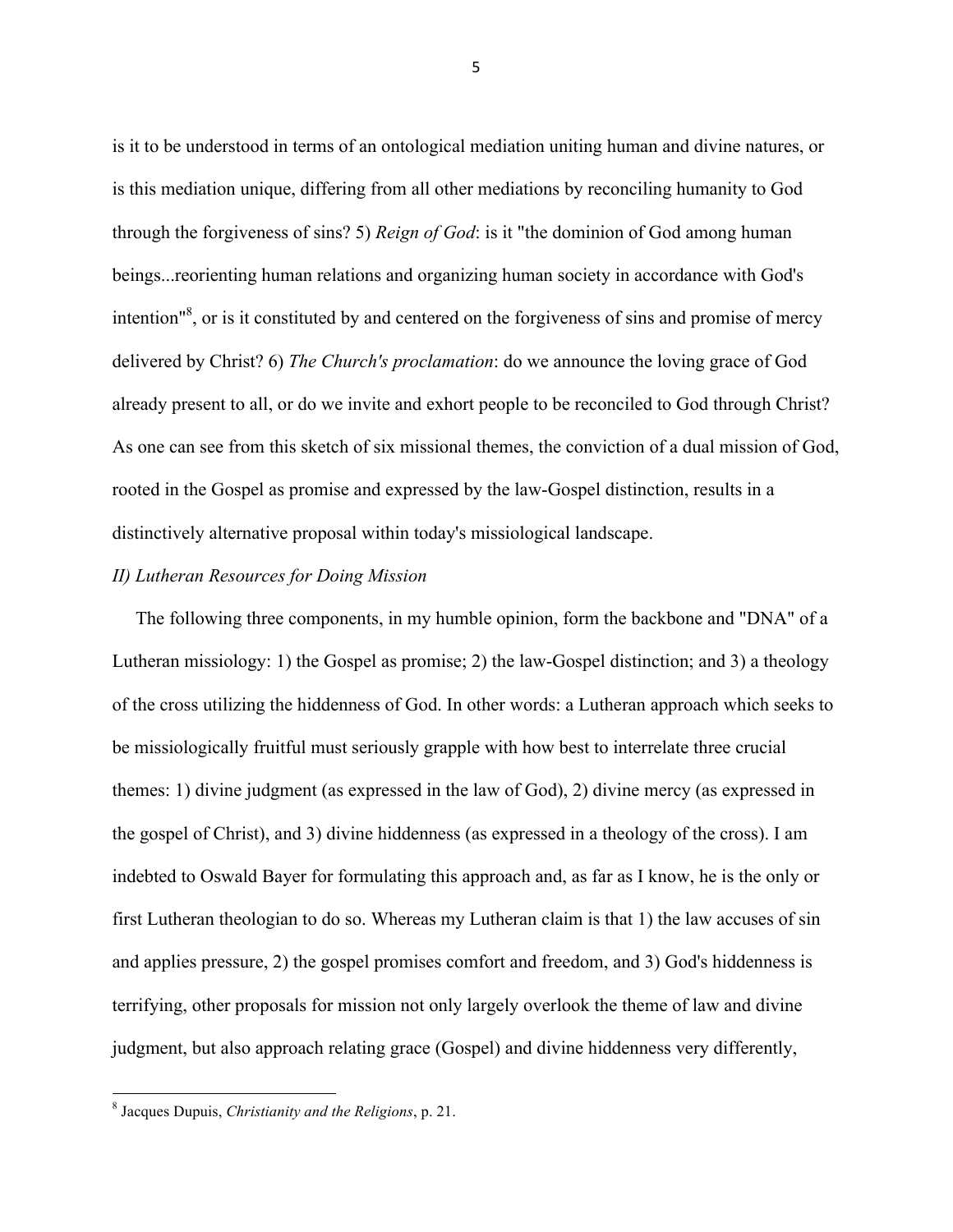resulting in a radically different missiology. Like a 3-legged stool, I believe that all three legs- divine judgment, divine mercy, divine hiddenness-- are crucial, and that to the extent one is missing or marginalized, to that extent Lutheran missiology falls flat on its face. But I'm getting ahead of myself...

 When we turn to the Lutheran Confessions, we find these components explicitly spelled out. What is the motivating concern of the Lutheran confessors, what made them tick? First, that Christ be properly honored, that the benefits of Christ be utilized and not wasted. As Melanchthon put it, "To know Christ is to know His benefits," or "For one has to distinguish the promises from the law in order to recognize the benefits of Christ."<sup>9</sup> Secondly that consciences be properly comforted. One place where the hermeneutical function of the L/G distinction for rightly interpreting Scripture is spelled out in terms of these concerns is the *Formula of Concord, Solid Declaration (FCSD), Article V* "Concerning Law and Gospel,"

The distinction between law and gospel is a particularly glorious light. It serves to divide God's Word properly [cf. 2 Tim. 2:15] and to explain correctly and make understandable the writings of the holy prophets and apostles. Therefore, we must diligently preserve this distinction, so as not to mix these two teachings and make the gospel into a law. For this obscures the merit of Christ and robs troubled consciences of the comfort that they otherwise have in the gospel when it is preached clearly and purely. With the help of this distinction these consciences can sustain themselves in their greatest spiritual struggles against the terror of the law. $^{10}$ 

 Apology Article IV sums it up: "All Scripture should be divided into these two main topics: the law and the promises. In some places it communicates the law. In other places it communicates the promise concerning Christ."<sup>11</sup>

<sup>&</sup>lt;sup>9</sup> *Book of Concord* 149.<br><sup>10</sup> Robert Kolb and Timothy J. Wengert (eds), *The Book of Concord: the Confessions of the Evangelical Lutheran Church*, 581. <sup>11</sup> *Book of Concord* 121.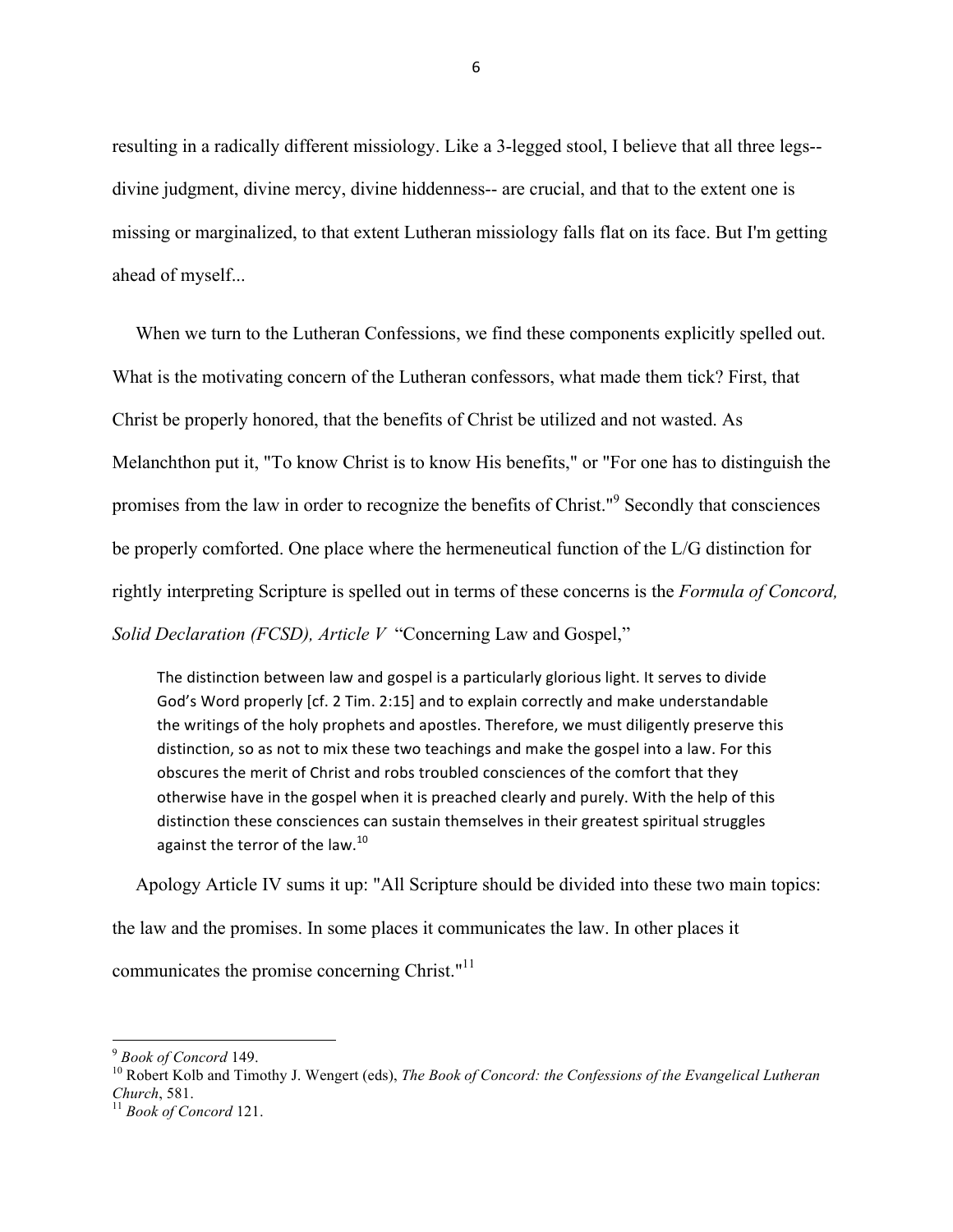Not only is the law/ gospel distinction fundamental for the Confessions, but likewise it forms the very heart of Luther's theology. As Eric Gritsch and Robert Jenson put it:

For Luther, to do theology... meant constantly to distinguish between the history of salvation, heralded in the gospel, and the history of condemnation, proclaimed in the law. The decisive point of Luther's theology was the "correct distinction between law and gospel." Law and gospel are God's ways of dealing with the world. The law reveals sin, the gospel discloses salvation. Thus law and gospel are the ways in which God reveals himself as the god who justifies the ungodly.<sup>12</sup>

 Let's try to highlight how differently the theme of divine hiddenness can be approached by asking some questions. As a starting point for discerning divine hiddenness in creation: is creation inherently graced, or has creation fallen *from* grace, *into* sin, and in desperate need of divine reconciliation and restoration? What is the nature of the task of exploring divine hiddenness: to discover and identify "traces of grace and truth" throughout creation, or a clearer discernment of how God's law is operative throughout creation, caring for and preserving it? Furthermore, what is the goal of exploring divine hiddenness: to discern how the "grace of Christ" is already implicitly operative in other religions, or a deeper appreciation of how the grace of Christ, as the promise of mercy realized, is *not* explicitly known and trusted and therefore all the more needed? How does the nature of the Gospel as truly "good" and "new" news shape what we look for and expect to find in exploring the hiddenness of God?

## *III) Theology of Revelation*

 Since clarity regarding a Lutheran theology of revelation is crucial for constructing a Lutheran missiology, we now turn to flesh out some core convictions regarding revelation, some of which I have already alluded. A helpful starting point is Bob Bertram's familiar axiom-

<sup>12</sup> Eric Gritsch and Robert Jenson, *Lutheranism*, 48.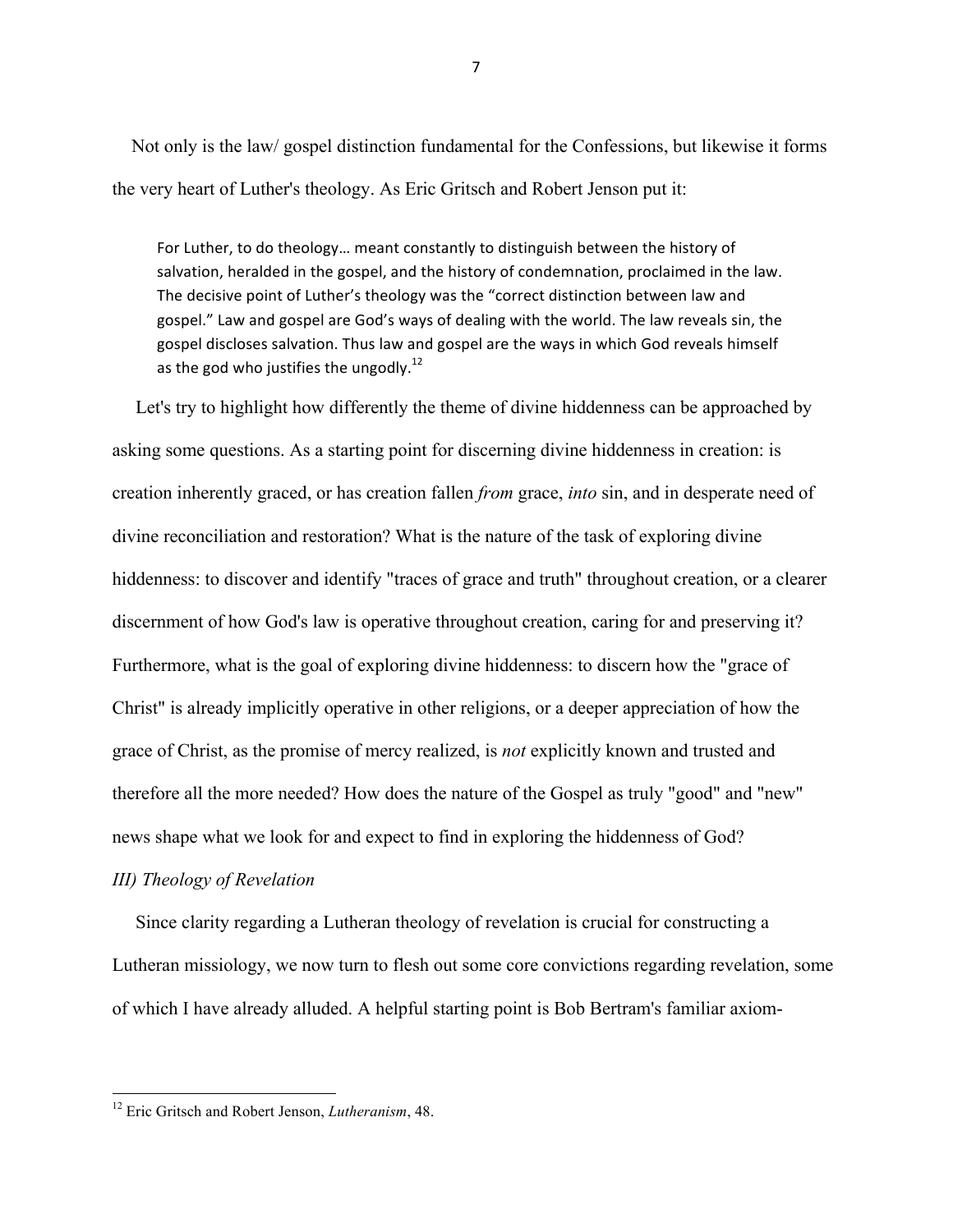"Biblical hermeneutics is at no point separable from Biblical soteriology."13 In other words: One's understanding of what constitutes salvation is intimately related to, and definitively shapes, how one interprets Scripture.

 I believe the concept of revelation has become inflated in contemporary theology. Carl Braaten describes this development:

There is good reason to question the dominant role that revelation plays in modern theology. Revelation is not the supreme category of Christian dogmatics; salvation is! The supremacy of revelation [as a category] assumes that the basic human predicament is the lack of the knowledge of God. However, from a biblical perspective... the fundamental human predicament is the enslavement of the human will to the powers of sin, death, and the Devil. Then reconciliation- not revelation that answers to the question of knowledge- becomes the key category because it answers to the question of sin as estrangement. Furthermore, when revelation becomes the focal point... it relegates Jesus Christ primarily to the role of revelation... We hold... a twofold revelation of God... not only of God's redemptive love in Jesus Christ but also of God's law through the structures of creation. It is essential to draw a proper distinction between revelation and salvation. Not all revelation is salvific; there is also the revelation of divine wrath and judgment through world historical events and personal experiences. Jesus Christ is not the sole revelation of God... The truly unique thing that happens in Christ is God's act of reconciliation.<sup>14</sup>

This quote directs us to the crux of the problem, from a Lutheran perspective: While much of

contemporary *missio Dei* theology focuses on articulating how people can have knowledge of

God as they work together to establish the reign of God, the underlying assumption is that such

knowledge always salvific. The law-Gospel distinction questions this assumption.

 In what follows, I will be engaging one specific proposal for mission, that of the late Roman Catholic theologian Jacques Dupuis, as representating some prevalent emphases in contemporary

<sup>&</sup>lt;sup>13</sup> Robert Bertram, "The Hermeneutical Significance of Apology IV," in *The Promising Tradition: a Reader in Law*-*Gospel Reconstructionist Theology*, p. 2.<br><sup>14</sup> Carl Braaten, *That All May Believe*, pp. 12-13.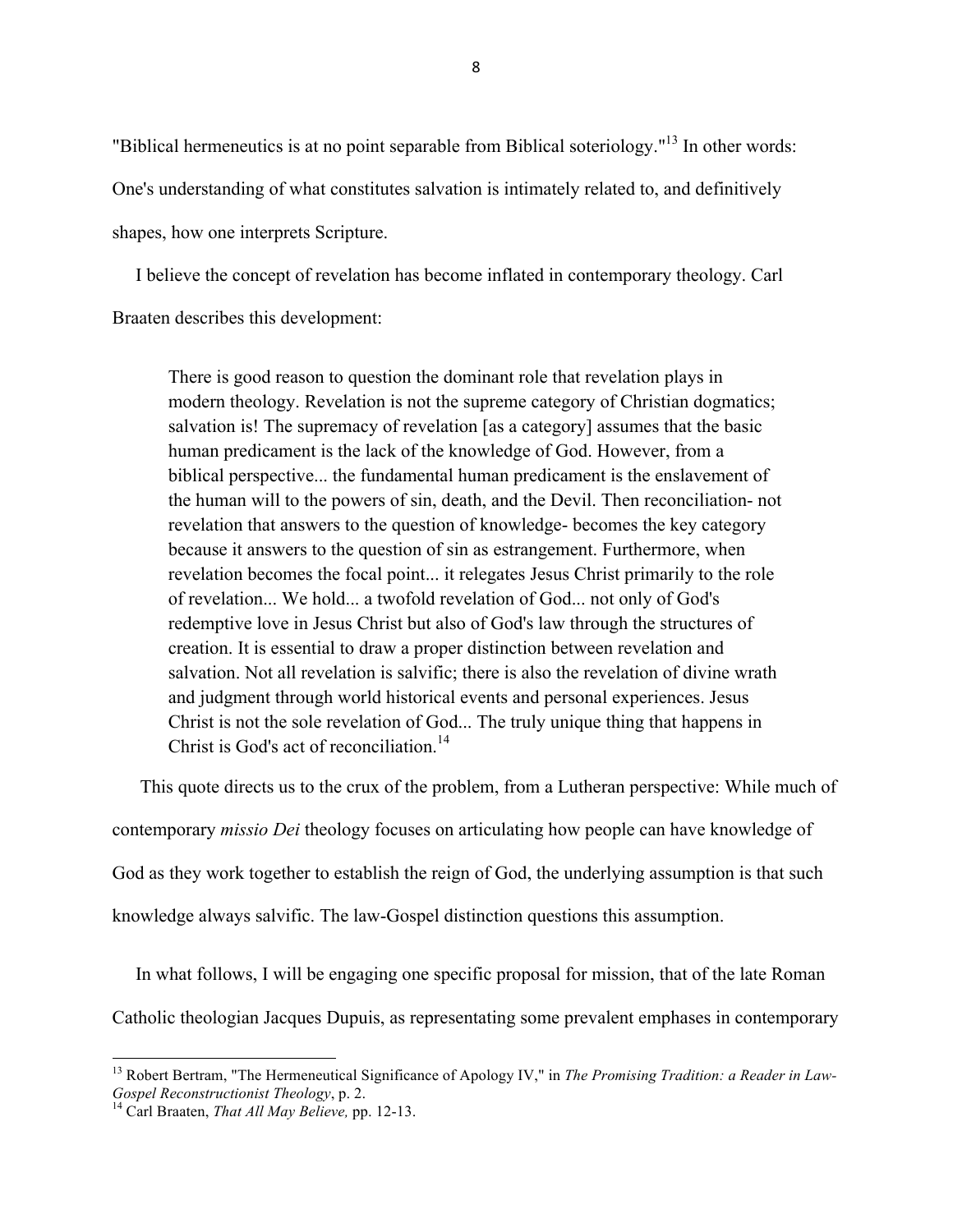missiology, including the emphasis on revelation as revealing primarily, or only, God's loving grace. While Dupuis never identified his own proposal as representing *missio Dei*, and while many Protestants would object to some of his philosophical underpinnings, I believe his approach exemplifies some key emphases in *missio Dei* theology which my Lutheran proposal would critique and enrich. My intention is not to be polemical; simply to offer a concrete proposal to which my Lutheran approach offers a law/Gospel alternative.

 I wish to ask two diagnostic questions: 1) "*What gets revealed*?" and 2) "*How is it revealed*?" For Dupuis' proposal, and for much of contemporary missiology, the "what" of divine revelation consists of God's self-communication and self-manifestation as grace. This is always, everywhere, by definition, gracious and salvific. In terms of "how," this gracious, divine selfcommunication is conveyed through foundational anthropology, which becomes elaborated as a view of how other religious traditions serve as "participated mediations" of the "one mediation" of salvation in Christ. One can see how this is congruent with Stanley Samartha's earlier claim that Christians and their non-Christian neighbors are together engaged in God's mission to the world. In this approach, experiences of God are, by and large, gracious.

 1) "*What gets revealed*?" and 2) "*How is it revealed*?" For my Lutheran proposal the "what" of divine revelation centers of the distinction between law and Gospel promise. Simply put: *God speaks and reveals two words which are so diametrically opposed and contradictory that their reconciliation requires God to sacrifice, not only Jesus Christ as the reconciling atonement for human sin, but seemingly God's logical coherence as well.* The gospel is the promise of God's grace as reconciling the intractable problem created by the law's demands and human sinfulness, with grace specifically defined as the promise of mercy realized for Christ's sake.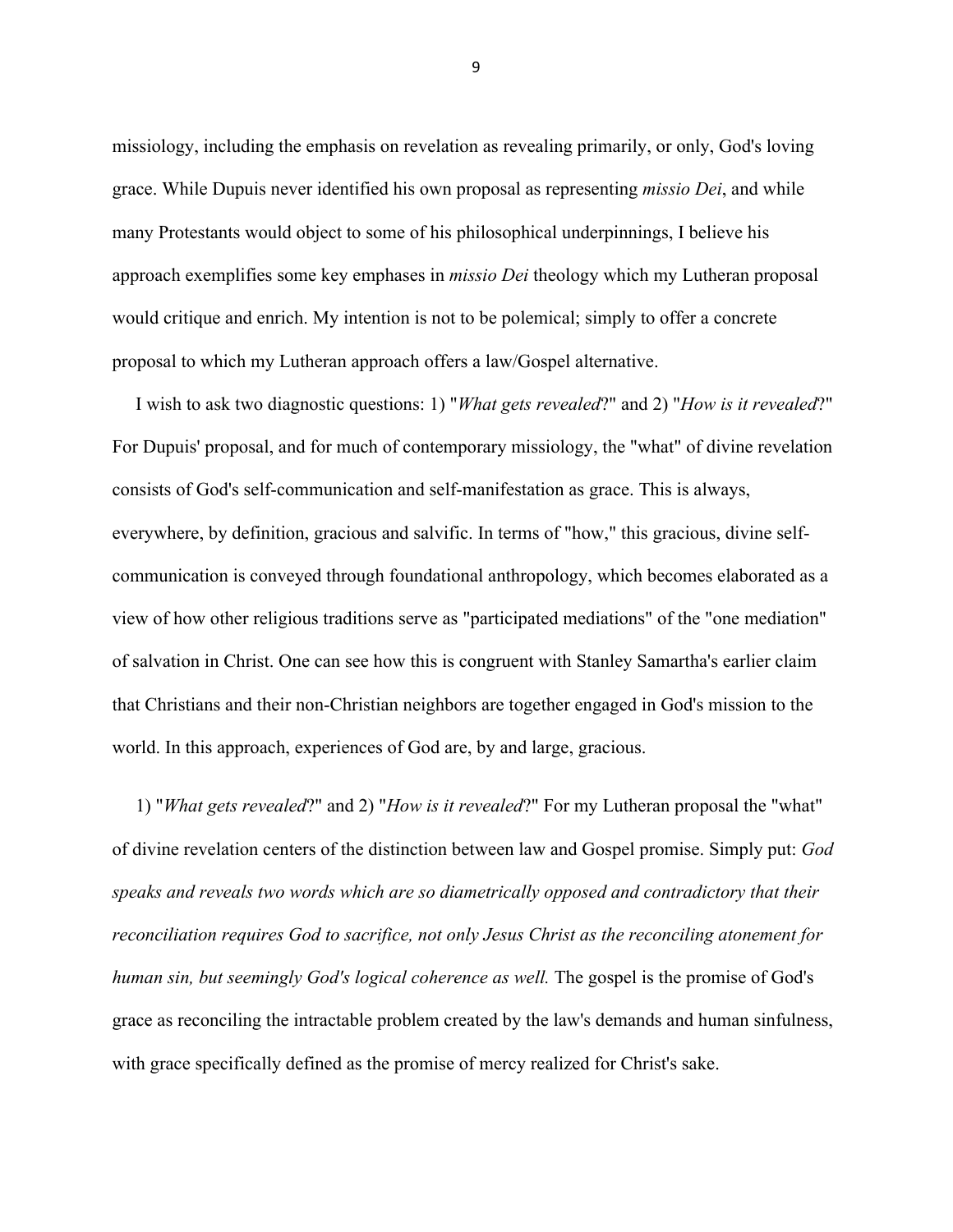How is this law-Gospel distinction, and the understanding of grace it implies, conveyed? Through the performative Word of God, proclaimed in its various forms (written, oral, sacramental) and active through the power of the risen, glorified Christ and his Spirit. It is received through faith as trust in the divine promises. God's Spirit freely binds itself to this Word, not only convicting people of sin but also driving them to the comfort of the Gospel's promise. I believe these two questions, "*What gets revealed*?" and "*How is it revealed*?" highlight basic differences between "univocal" missiologies such as Dupuis', and my "duplex" Lutheran approach.

 "Biblical hermeneutics is at no point separable from Biblical soteriology." What Dupuis fundamentally believes about the nature of salvation definitively shapes his understanding of the nature of the gospel, grace, covenants, the reign of God-- in other words, his view of salvation determines, not just how he reads Scripture, but also how he "reads" the world of religious pluralism as he articulates his inclusive pluralism.

 For theologians like Rahner and Dupuis, Christ's incarnation means that salvation consists of God's loving, self-communication to all people everywhere. Passages such as I Tim 2:4 ("For God wants all to be saved and to come to a knowledge of the truth.") and Eph 1:10 ("to bring all things in heaven and on earth together under one head, even Christ") are filtered through Karl Rahner's transcendental anthropology to mean that God is universally present to all people in saving grace, not only as an eschatological possibility, but as a present reality in and through their religions. From this perspective, it becomes possible to view sin, as Dupuis does, as a relatively minor "bump in the road" on the way to communion and union with God. Once the problem of sin is marginalized, the law-Gospel distinction becomes largely irrelevant, and it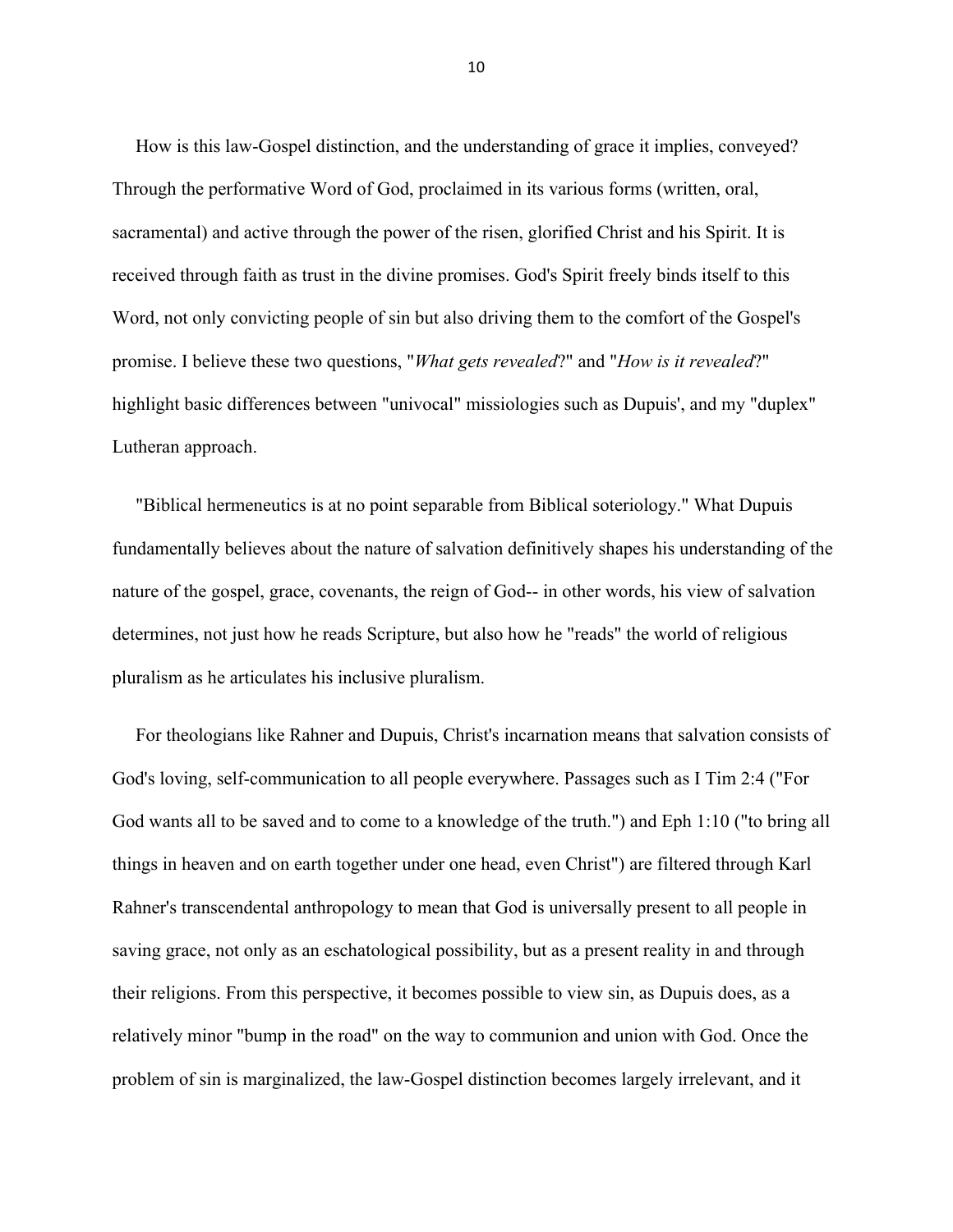becomes plausible to look for "traces of grace and truth" in other religions as signs of God's saving presence. God is universally present, bestowing universal salvation, and the evidence of this is "signs of grace and truth." What Dupuis believes about the nature of salvation, within his Rahnerian framework, inevitably shapes how reads Scripture and, by extension, religious pluralism. We live in a graced horizon. In terms of the second question, *how* is this revealed, Dupuis would view other religious traditions as participating in and legitimately expressing, through their own structures, the saving grace of Christ.

 In contrast to Dupuis' approach of emphasizing Christ's incarnation and viewing grace as God's universal, loving presence to all, my Lutheran approach prioritizes a theology of the cross and a robust theology of sin as centrally important. 1) *The overcoming of sin*, rather than a marginal aspect of salvation, becomes its central dilemma: how to reconcile sinful humanity to God in a manner that does justice to both divine love and justice, mercy and holiness. 2) The law-gospel distinction, in addressing the depth dimension of sin, becomes central in articulating the nature of salvation and grace. 3) While divine truth permeates creation, including the world religions, such traces of truth would not be identified as "traces of grace," since the reconciling grace of Christ is not yet being explicitly trusted as good news. Again, Lutheran soteriology is integral to Lutheran hermeneutics: salvation as the promise of mercy and reconciliation, fulfilled in the work of Christ on the cross, leads to the law-Gospel distinction and a distinctive approach to religious pluralism, centered on God's hiddenness both in the cross and in the world. *The realities of law, Gospel, and divine hiddenness, understood in terms of the cross and filtered through the cross, shape what can and cannot be affirmed in terms of God's grace in the world.*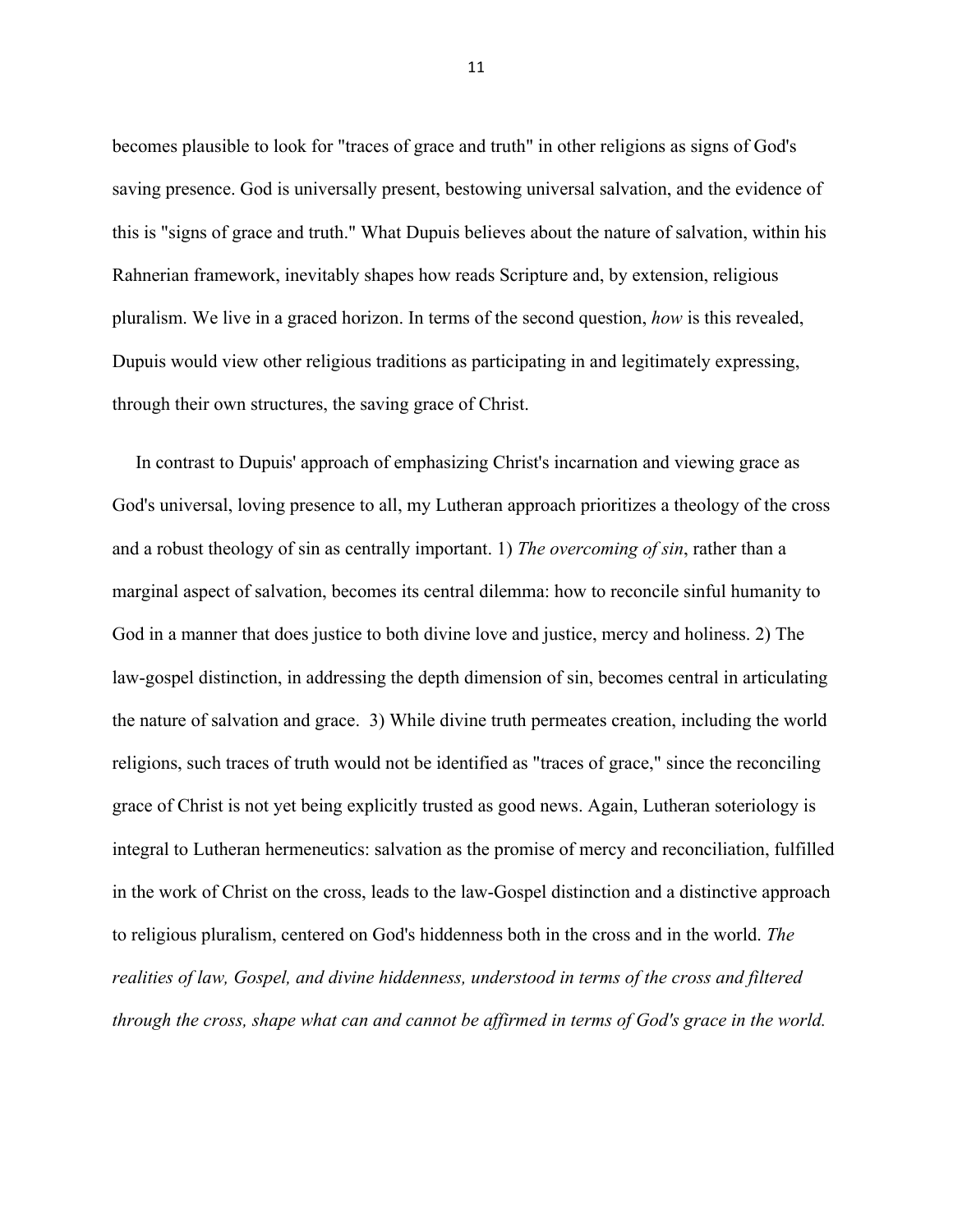Unlike Dupuis, my Lutheran model intentionally refrains from elaborating how this saving work of Christ reaches people beyond the bounds of the proclaimed Word, leaving that within the realm of unrevealed mystery. In balancing the poles of God's universal, saving will (John 3:16, I Tim. 2:4) and salvation through Christ alone, it unambiguously affirms both truths- God wants to save all people, and God saves through Christ alone- while insisting that the mechanics of *how* God could or will save those who have never heard the Gospel remains a mystery.

 The distinction between law and Gospel is centrally illuminative and crucial to properly relating the actions of God's two hands, the Word and the Spirit, within the one economy of salvation. The "verbal" dialectic between the conflicting Words of God's law and God's promise shapes how Word and Spirit should properly be related. To the extent that God's speech to humanity is understood as largely grace, to that extent the relationship between Word and Spirit is open to distortion or misunderstanding.

 In other words: When the accusatory function of the divine law and judgment of sin are overlooked, the core, promissory nature of the gospel as divine-human reconciliation and the forgiveness of sins is obscured or insufficiently emphasized. Without a clear, robust theology of the law, a theology of the gospel as promise of God loses its sharp focus. This problematic highlights the importance of maintaining *both* terms of a key, Scriptural pairing (e.g. law and gospel, sin and grace, flesh and spirit, bondage and freedom, old creation and new creation, etc.). Whenever one term in such pairs is lost or marginalized, the remaining term loses the sharp focus of its core meaning. This is precisely what happens when the gospel, gospel values, and traces of grace are used in missiology without a solid anchoring in the divine law and human sinfulness. Simply put: without a deep appreciation of the role of sin and the divine law, the core nature of the gospel as promise of mercy becomes distorted.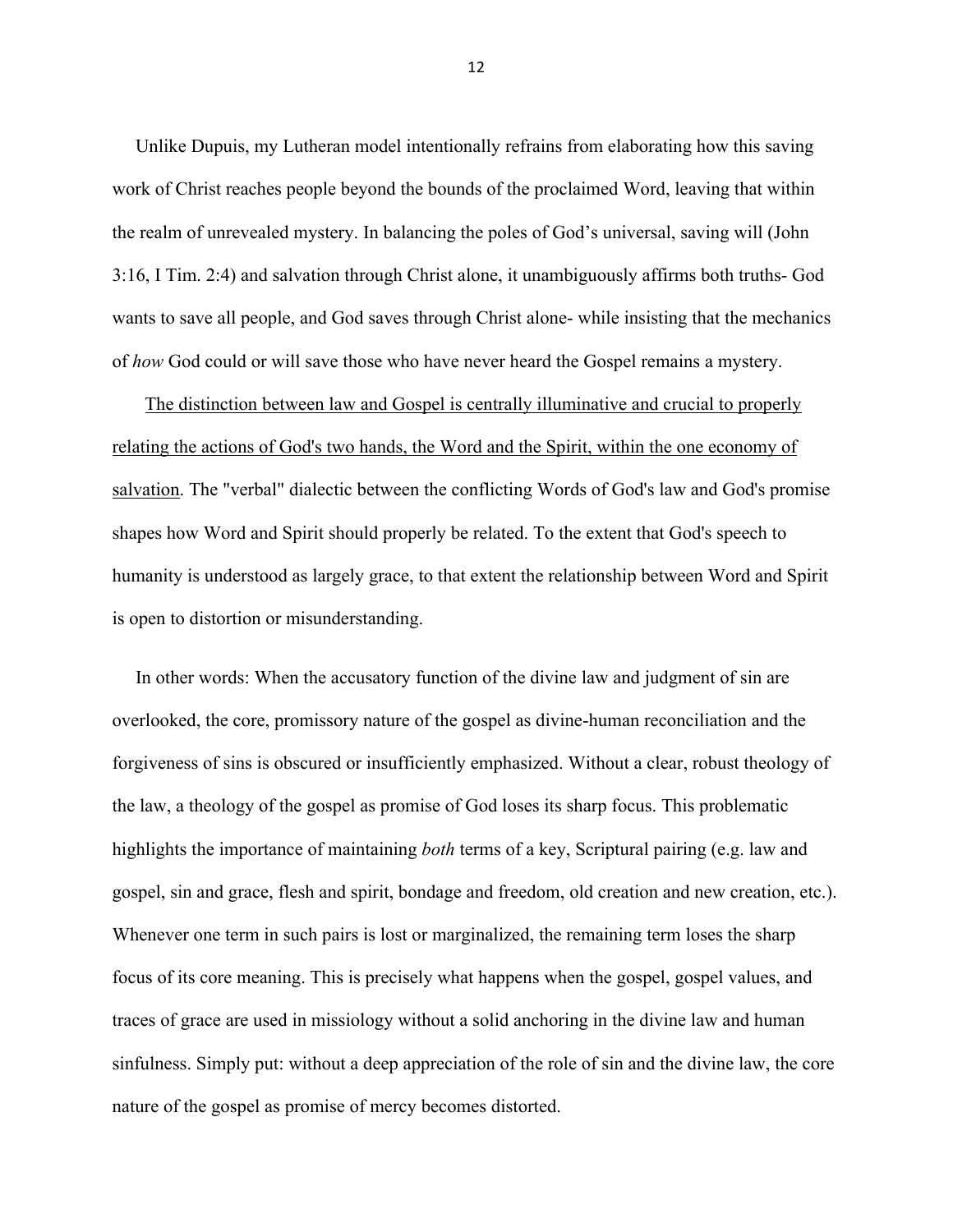How then might we understand the relationship between the Word and the Spirit? A Lutheran theology of the Spirit, incorporating the law-Gospel distinction, understands the Spirit's work as conveying God's dual mission, that of judgment against sin (law) and promise of mercy (gospel). Oswald Bayer expresses this well:

If the Holy Spirit calls only "through the gospel," but the gospel is gospel only as it is distinguished from the law, then the distinction between law and gospel is decisive with respect to... pneumatology, as well. Thus the work of the Spirit is, first of all, to sharpen the law and to bring about God's judgment against sin; only then does the Spirit work through the second and final Word of God, the gospel, in that he forgives sin and creates faith... $^{15}$ 

The fact that Dupuis largely ignores the law's function in judging sin inevitably means that, in his theology of the Spirit, the Spirit always and only discovers "gospel values," "traces of truth and grace," and "the Christian spirit" manifested as love,  $16$  rather than accentuating the reality of human brokenness and sin. In this way, what constitutes gospel shifts decisively from a solid anchoring in the Scriptural promise of forgiving mercy to something else.

 My critique of much of contemporary *missio Dei* theology boils down to this: one cannot sufficiently understand the *gospel* without a sufficiently robust understanding of the *law*, just as one cannot sufficiently understand divine *grace* without a sufficiently robust understanding of *sin*. One cannot understand the gospel without the law, and one cannot understand divine grace without sin. In terms of both the law-gospel and sin-grace dialectic, when the categories of "law" and "sin" are overlooked, "gospel" and "grace" are likewise distorted. In such missiological proposals, the "center of gravity" shifts from the gospel as *promissio Dei* and grace as the promise of mercy fulfilled, to some other basis, whether it be Rahnerian, transcendental

<sup>&</sup>lt;sup>15</sup> Oswald Bayer, *Martin Luther's Theology: a Contemporary Interpretation*, p. 247.<br><sup>16</sup> Jacques Dupuis, *Christianity and the Religions*, p. 190 ff.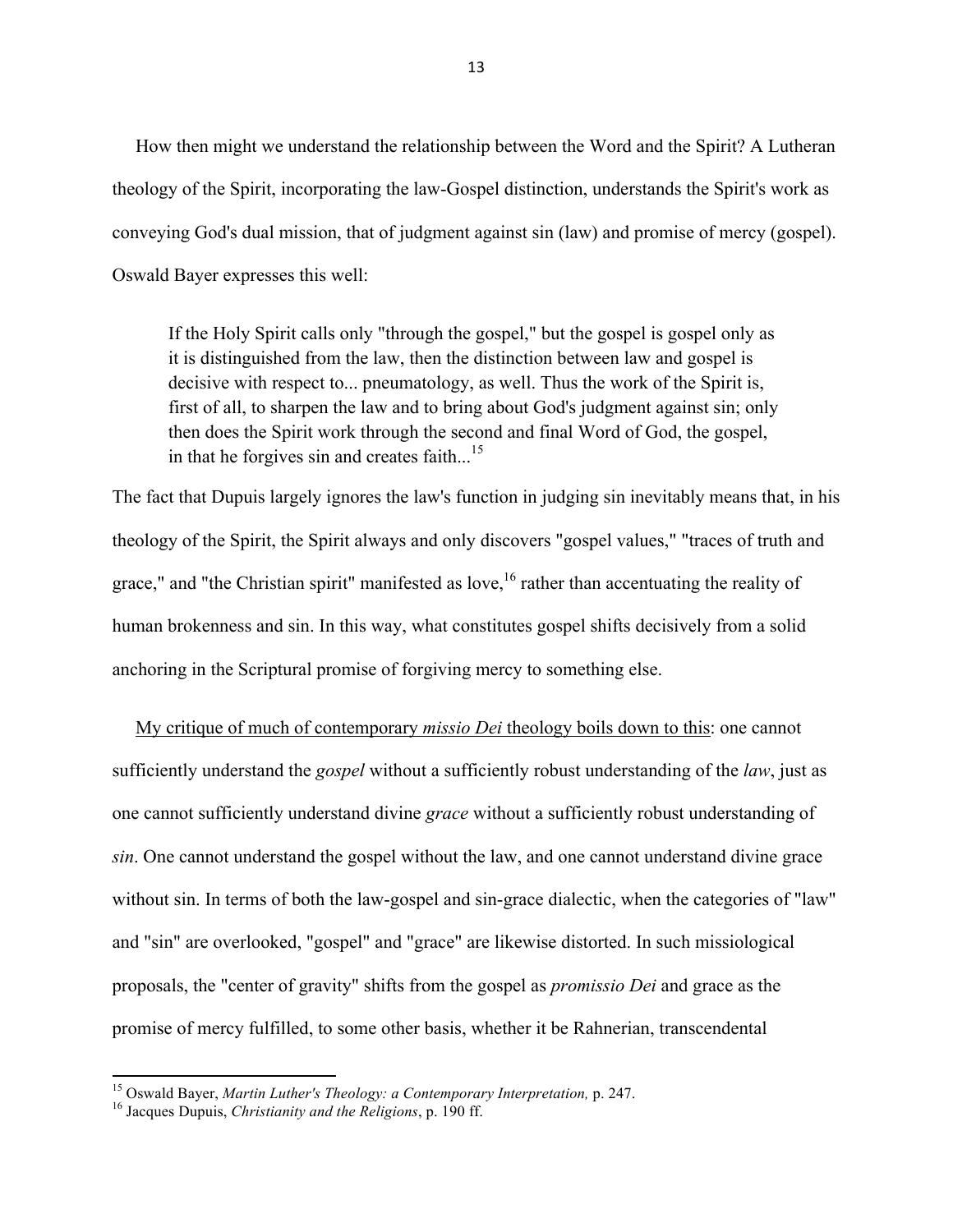anthropology (as in the case of some RC models), an understanding of the reign of God as an interreligious reality, a common striving for peace and justice, or something else.

## IV) *A Theology of the Cross and God's Hiddenness*

 Lutheran theology insists that God's "alien work" of judging human sin in the event of the cross (the Law) serves God's "proper work" of justifying and reconciling sinners (the Gospel). Such a theology of the cross is deeply paradoxical. While a Lutheran theology of mercy as promise realized, utilizing the law-gospel distinction, best preserves and articulates the dynamics of Biblical salvation, I submit that the category of God's hiddenness (*deus absconditus*) serves as a bridge between a Lutheran theology of mercy and the broader context of religious pluralism. As a theology of promise, a Lutheran proposal for mission is best able to establish a point of contact and dialogue with other religions *when it seriously engages them through the category of God's hiddenness, a category which is readily understood by other religions*. In doing so, such a Lutheran proposal makes a distinctive contribution to interreligious dialogue, raises important questions for others and itself to consider, and opens itself up for genuine dialogue with and questioning from other religious traditions.

 First of all, the hiddenness of God is a helpful category for navigating the ambiguity of actual human experience. It is a useful tool in at least three ways: 1) it establishes a bridge toward religious pluralism, 2) connects Lutheran missiological discourse with the wider, fractured, postmodern discourse, as well as 3) offers, in the Gospel, a hopeful word in the midst of ongoing disintegration and catastrophes.

While all religions have hopeful words to say, they also wrestle with whether such words of grace will indeed be the final word. I wish to contend that the most important similarities and overlaps concerning human religious experience are best described, not by categories of *being or*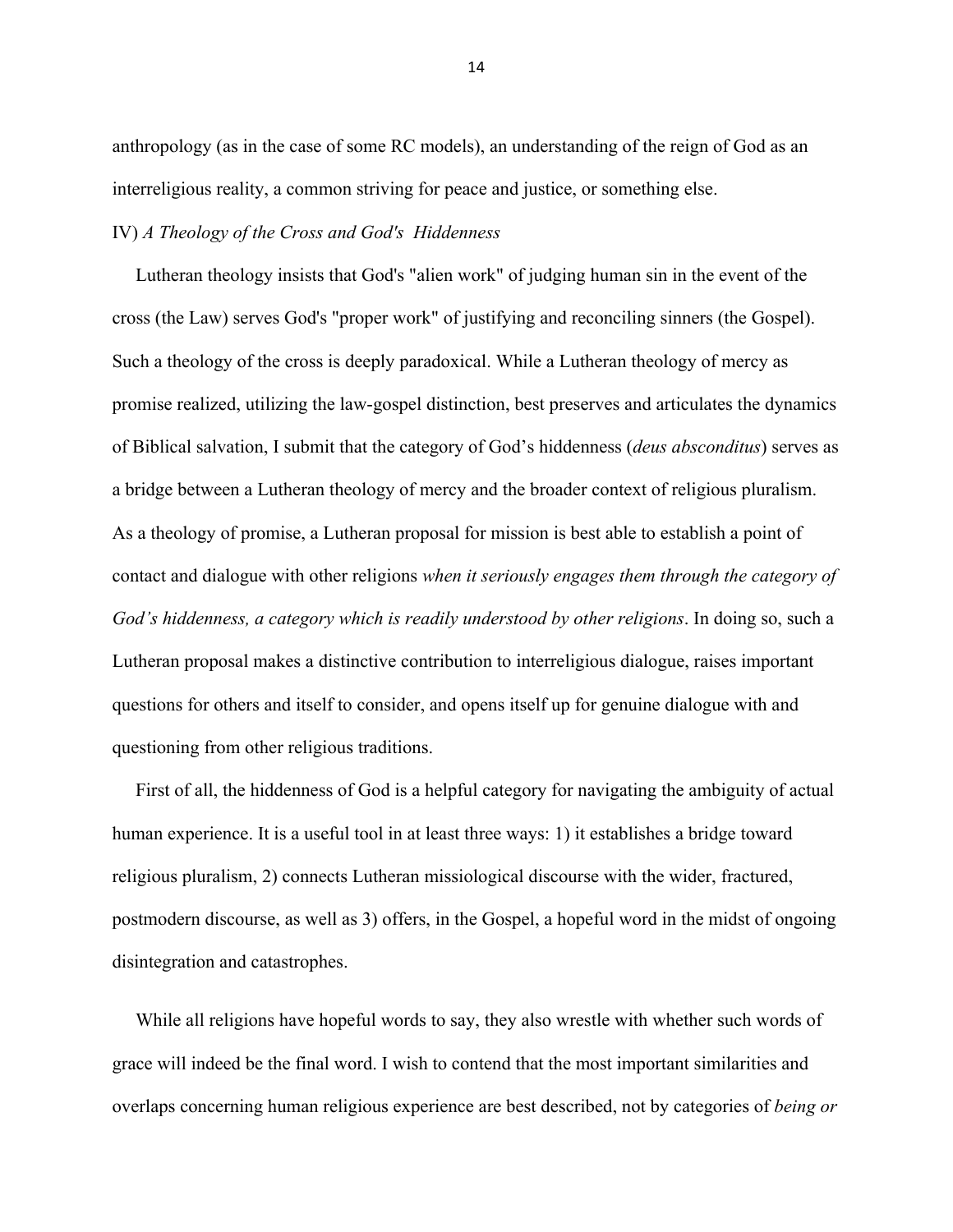*existence*, but rather as the paradoxical relationship between law and Gospel, divine wrath and promise, sin and grace, human brokenness and divine healing. Because human religious experience *is* ambiguous, left to our own devices, we don't really quite know how to "read" or interpret nature. The "hidden God" whom nature ambiguously reveals needs to be unveiled, in and through the revelation in Christ, if humanity is to have a gracious, trusting, salvific relationship with this God. As Ed Schroeder comments on the formulation, "There is grace, and there is grace," by Melanchthon, "the 'grace' we encounter in our daily experience of God's creation is something other than the 'grace' that comes in Jesus the Christ."17

 Lutheran theology, following Luther's lead, urges serious inquirers of all faiths to turn from the "darkness" of the "absolute" God (the unknowable God, God in God's inner being) to the mystery of Christ crucified. Luther's emphatic claim, "The cross alone is our theology,"<sup>18</sup> directs our attention to God's paradoxical absence and presence, hiddenness and revelation, wrath and loving mercy, as those realities are conveyed in and through a theology of the cross.<sup>19</sup>

 To the extent that a theology of the cross is helpful in interpreting and applying the Gospel as promise, to that extent it serves as a missiological tool. While other religions and philosophical systems have their own strategies for dealing with questions of divine hiddenness and human suffering, Lutheran theology would caution all such attempts to beware of exceeding their limits.

<sup>&</sup>lt;sup>17</sup> Edward Schroeder, "Encountering the Hidden God" in *Areopagus- a Living Encounter with Today's Religious World*. (Tao Fong Shan Christian Centre, Hong Kong, May 1993), p. 2.<br><sup>18</sup> Martin Luther in *Luther's Works* 25: 287.

<sup>&</sup>lt;sup>19</sup> I am acutely aware of the immensely complex nature of issues related to the hiddenness and unknowability of God, apophatic and negative theologies, theology of the cross, and theodicy. While the limits of this study do not allow for more in-depth treatment of divine hiddenness and unknowability as they have been classically articulated by early Christian theologians as Pseudo-Dionysius, Gregory of Nyssa, Meister Eckhardt, and Maximus the Confessor, nor theologies of the cross of contemporary theologians such as Jurgen Moltmann, Eberhard Jungel, John Stuart Hall, and others, my aim is very modest: simply to suggest how the hiddenness of God, interpreted within the framework of a theology of the cross, can serve as a missiologically fruitful topic for interreligious dialogue.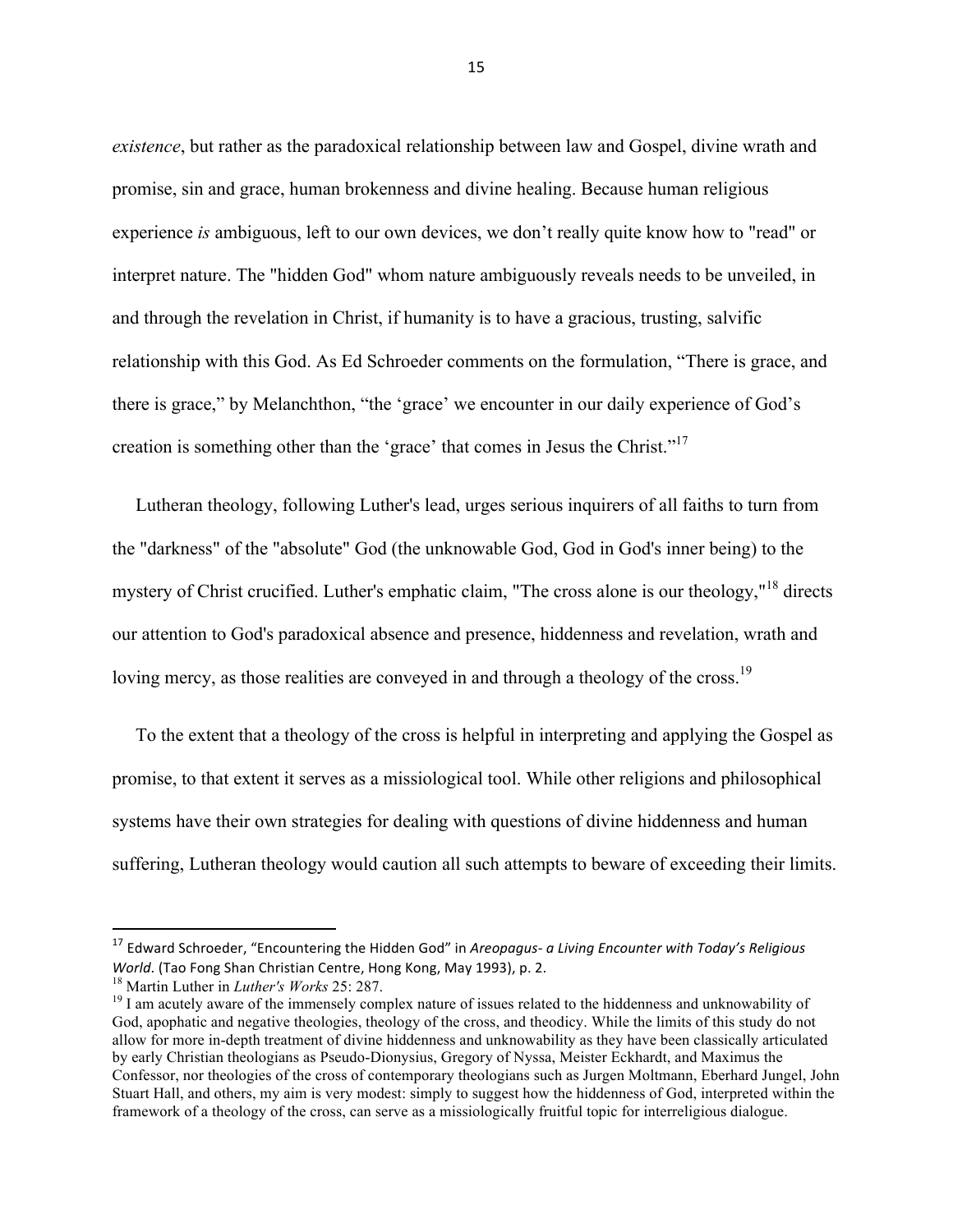Not only does the 'hiddenness of God' underscore the important, Biblical distinction between God's law and God's promise, I submit it also provides a better theological basis and springboard for interreligious dialogue than inclusive pluralism does. Martin Luther, employing the hiddenness of God, commented in his explanation to the third article of the Apostles' Creed:

These articles of the Creed, therefore, divide and distinguish us Christians from all other people on earth. All who are outside the Christian Church, whether heathen, Turks, Jews, or false Christians and hypocrites, even though they *believe in and worship only the one, true God*, nevertheless do not know what his attitude is toward them. They cannot be confident of his love and blessing. They remain in eternal wrath and damnation, *for they do not have the Lord Christ*, and, besides, they are not illuminated or blessed by the gifts of the Holy Spirit (italics added).<sup>20</sup>

Emphasizing the possessive verb '*have'* throughout his explanation of the Creed, Luther makes the crucial distinction between having a natural, "first article" relationship with God, based on creation, versus having a saving, "second article" relationship with God through Jesus Christ. All people have a 1st article relationship, by virtue of creation; only Christians have a 2nd article relationship, by virtue of the Gospel. As Melanchthon put it: "To know (have) Christ is to know His benefits." Luther saw the gospel, defined specifically as God's revelation of mercy fulfilled in Christ, as adding something significantly "good" and "new" to what sinners otherwise, by nature, do not have.<sup>21</sup>

 Therefore: a Lutheran approach affirms that, while all people can inclusively, anonymously worship the one true God, their worship, apart from Christ, is deficient, literally Christ-less, and does not lead to salvation.<sup>22</sup> Rather than a pejorative putdown, this distinction is meant to

<sup>&</sup>lt;sup>20</sup> Martin Luther, *The Large Catechism of Martin Luther* (Minneapolis: Augsburg Fortress, 1981), p. 61<br><sup>21</sup> Edward Schroeder, "Luther's Commentary on the Third Article as a Clue to His Theology of Other Religions" in *Missio Apostolica: Journal of the Lutheran Society for Missiology VII: 1 (May 1999), p. 7.*<br><sup>22</sup> Edward Schroeder, "Luther's Commentary on the Third Article as a Clue to His Theology of Other Religions" in

*Missio Apostolica: Journal of the Lutheran Society for Missiology* VII: 1 (May 1999), p. 5.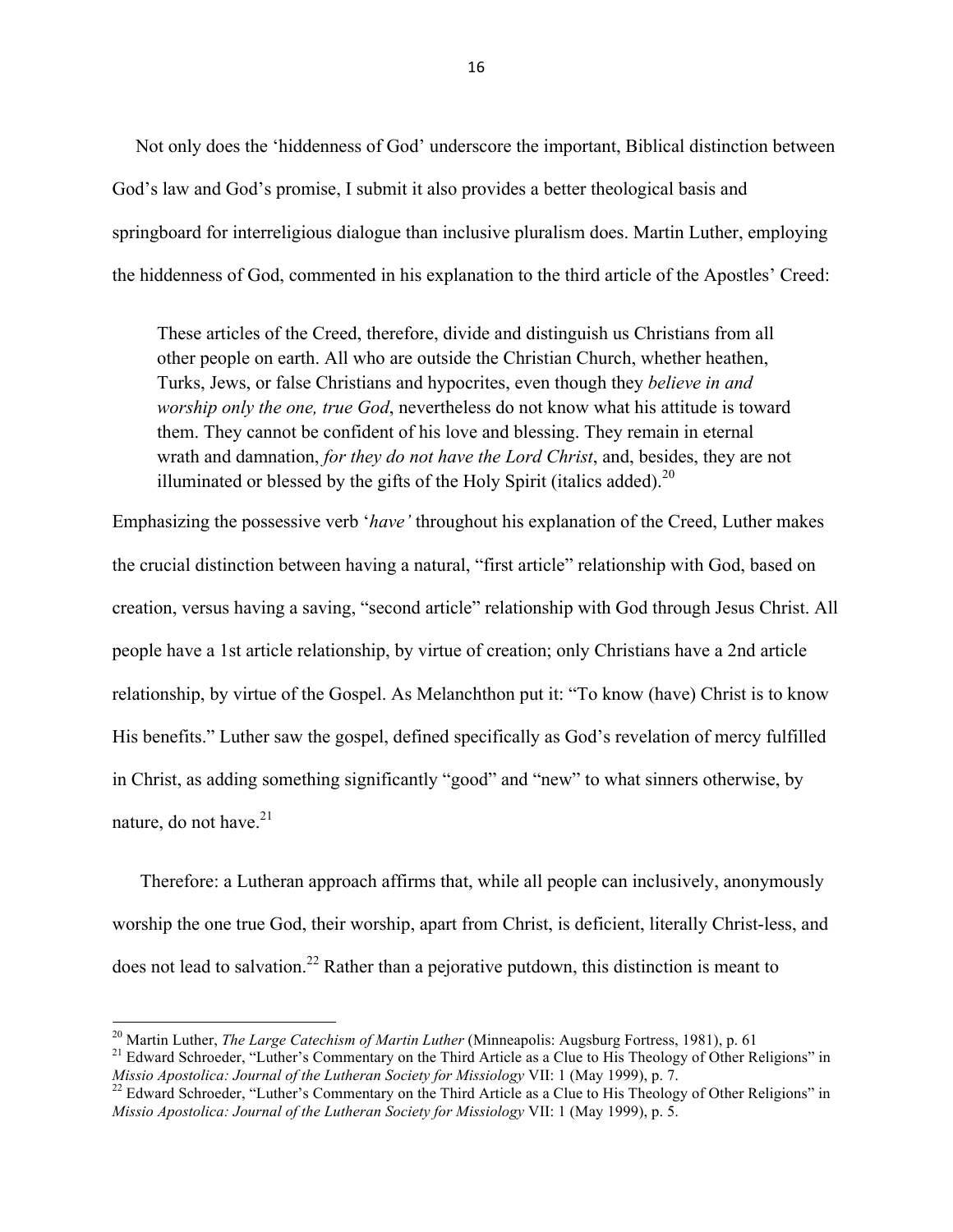highlight and emphasize the *crucial connection between the God one explicitly 'has' and the benefits that God bestows.* As Luther observed, without Christ, people's worship lacks all kinds of important benefits: knowing God's attitude toward them, being confident of God's loving grace, enjoying the gifts of the Holy Spirit, etc. That is why Luther, commenting on the sailors in Jonah 1:5 ("All the sailors were afraid and each cried out to his own god."), asserts, "These men in the ship all know of God, but they have no sure God."<sup>23</sup> As Oswald Bayer notes: "The office of Christ is to make us certain of God."24

 Luther emphasized a double relation of God to the world: *outside of* Christ, God is the absolutely free, majestic, and awesomely terrifying God of law; *in* Christ, God has freely chosen to bind and limit himself to the promissory Word of the Gospel and the sacraments. This fundamental tension which my Lutheran proposal insists must be at the center of any missiological proposal, is largely missing in contemporary missiology. However, it forms the framework within which a "duplex" *missio Dei* unfolds: *the hidden will of God* (the wrath of God, manifested in God's law and divine hiddenness in creation) *seems to contradict and defeat God's revealed will of saving grace for all*. A Christian missiology must not avoid this dilemma: how can it be resolved? While the Rahner-Dupuis solution is to dissolve the paradox by largely ignoring the law as God's hidden will of wrath, my proposal directs us, not to resolution, but rather to trusting the promise entailed in the revelation of Christ crucified. With Luther, we urge people to flee from this hidden God to the revealed God in Jesus Christ.

 What might be some of the implications of such a view of the hiddenness of God for relating God's promise to our mission? At least three emerge. First, the triune God is truly, but never

""""""""""""""""""""""""""""""""""""""""""""""""""""""""""""

<sup>23</sup> Oswald Bayer, *Theology the Lutheran Way*, p. 75. 24 Oswald Bayer, *Theology the Lutheran Way*, p. 75.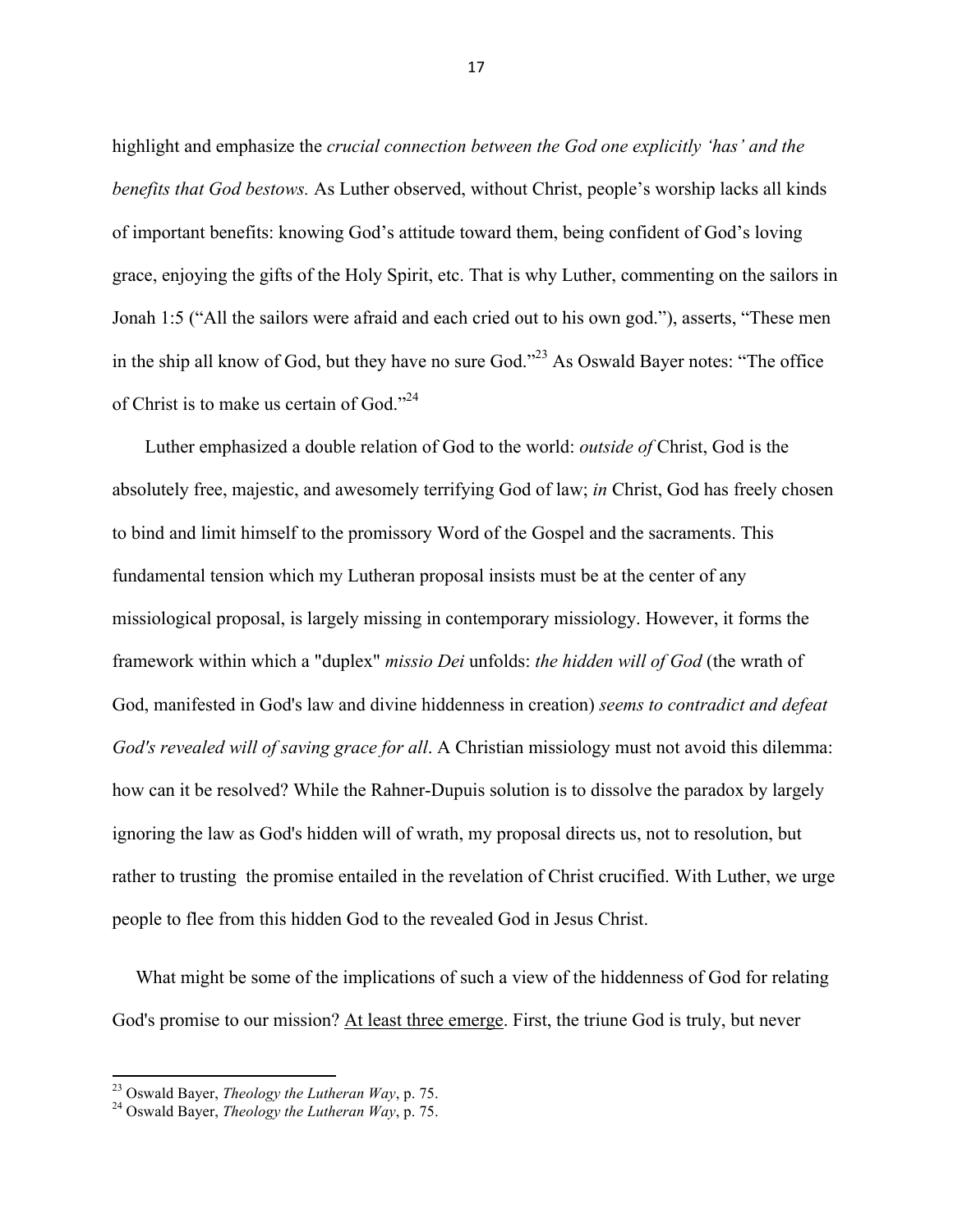exhaustively, to be identified with the crucified Christ. There is much about God which we do not know and which will remain hidden, despite the revelation of God in Christ. In other words: "The image of God does not, after all, [exhaustively] coincide with the picture of Jesus."<sup>25</sup> Secondly, the hidden God drives us *to* the revealed Word of God in Scripture and Christ because the hidden will offers neither guidance nor comfort. Thirdly, Christian mission talk requires further, nuanced sophistication, realizing that it always lives and breathes on a continuum, between the paradoxical tensions of the God beyond revelation (the terrifying, unknown God) and the God revealed in crucified Christ.<sup>26</sup>

## *V) Conclusion*

""""""""""""""""""""""""""""""""""""""""""""""""""""""""""""

 In conclusion, based on the distinction between the hidden and revealed God, a Lutheran missiology offers six 'hunches' about the lived, faith experiences of adherents of other religions<sup>27</sup> (Ed Schroeder): 1) Nobody's daily religious experience is one of "pure grace" (contra Rahner). 2) To ground a theology of religions or interreligious dialogue on how various religions articulate their experiences of grace leaves huge areas of religious experience untouched, assuring that Christian grace, as the promise of mercy realized in Christ, will become blurred or marginalized. 3) The grace of God in Christ is not simply an unexpected, undeserved experience of diffuse 'goodness;' rather, it is a surprising word of mercy from our Creator whom we chronically mistrust, and to whom we owe an unending debt. 4) Should not the fact of Christian sinfulness- lack of faith, etc. - serve a central role in dialogue? Christians admit to being

<sup>25</sup> Brian Gerrish, "'To the Unknown God': Luther and Calvin on the Hiddenness of God," *Journal of Religion* 53 (1973), p. 276.

<sup>26</sup> Brian Gerrish, "'To the Unknown God': Luther and Calvin on the Hiddenness of God," *Journal of Religion* 53 (1973), p. 278.

<sup>&</sup>lt;sup>27</sup> Edward Schroeder, "Encountering the Hidden God" in *Areopagus- a Living Encounter with Today's Religious World.* (Tao Fong Shan Christian Centre, Hong Kong, May 1993), pp. 4-5.